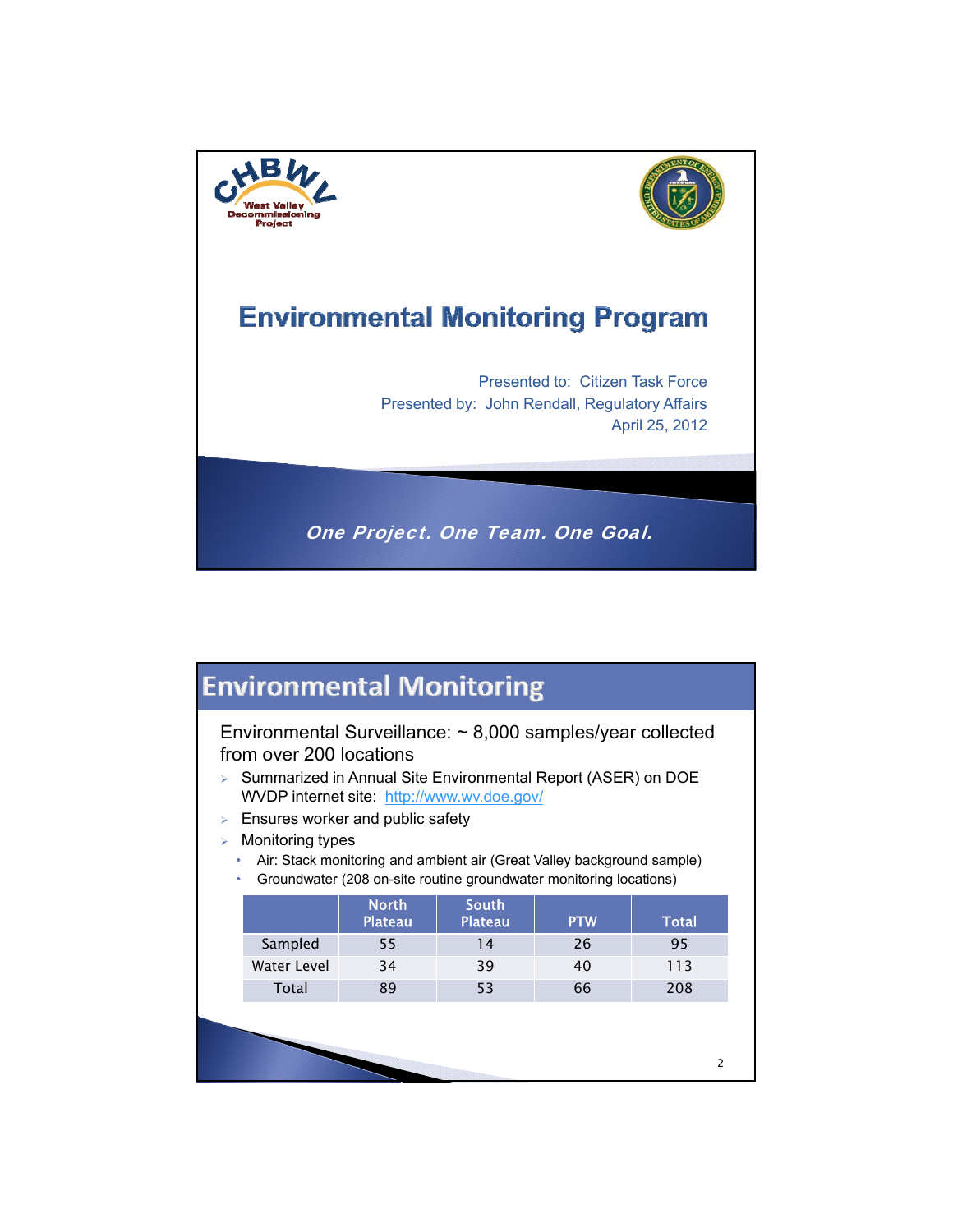

# **Effluent Monitoring**

### **Liquid Effluent**

- Site Sewage Treatment Plant (STP)
- Non-radiological discharge
- Low-level Waste Treatment Facility (from Lagoon 3)
- Batch discharges (~ Six discharges a year)
- Monthly reporting to NYSDEC

#### **Stormwater Discharges**

- $\geq$  19 Stormwater discharge outfalls
- Site drainage points
- Natural drainage from northeast swamp
- Upgradient Permeable Treatment Wall installed in 2010

### **Plant Ventilation Stacks Plant Ventilation**

- 7 Stacks and 15 portable ventilation units
- Extremely low emissions (Less than 0.02% of standard)
- 0.0017 mrem/yr vs 10 mrem/yr standard (for maximum exposed off-site individual, MEOSI)



RHWF Stack Monitoring System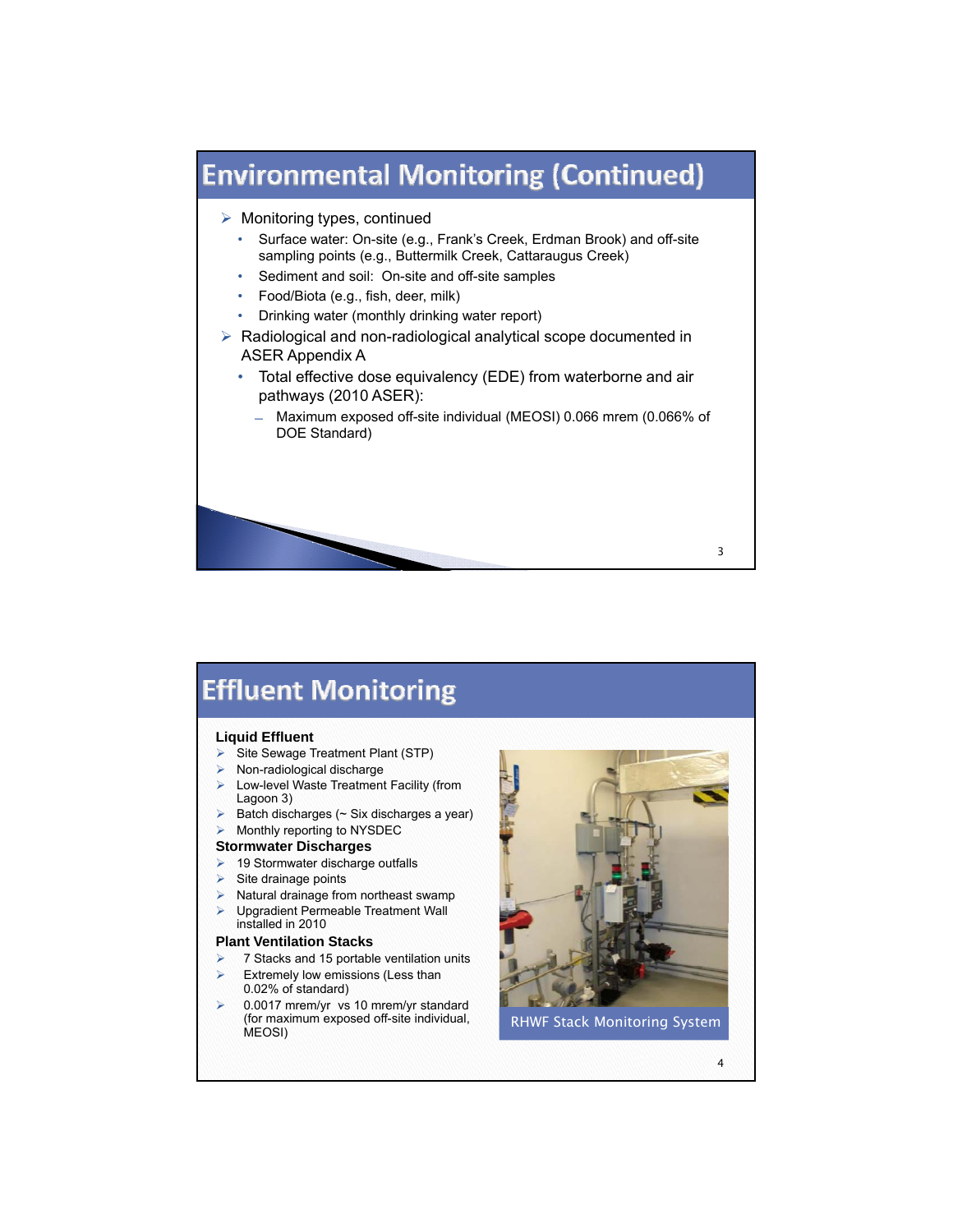